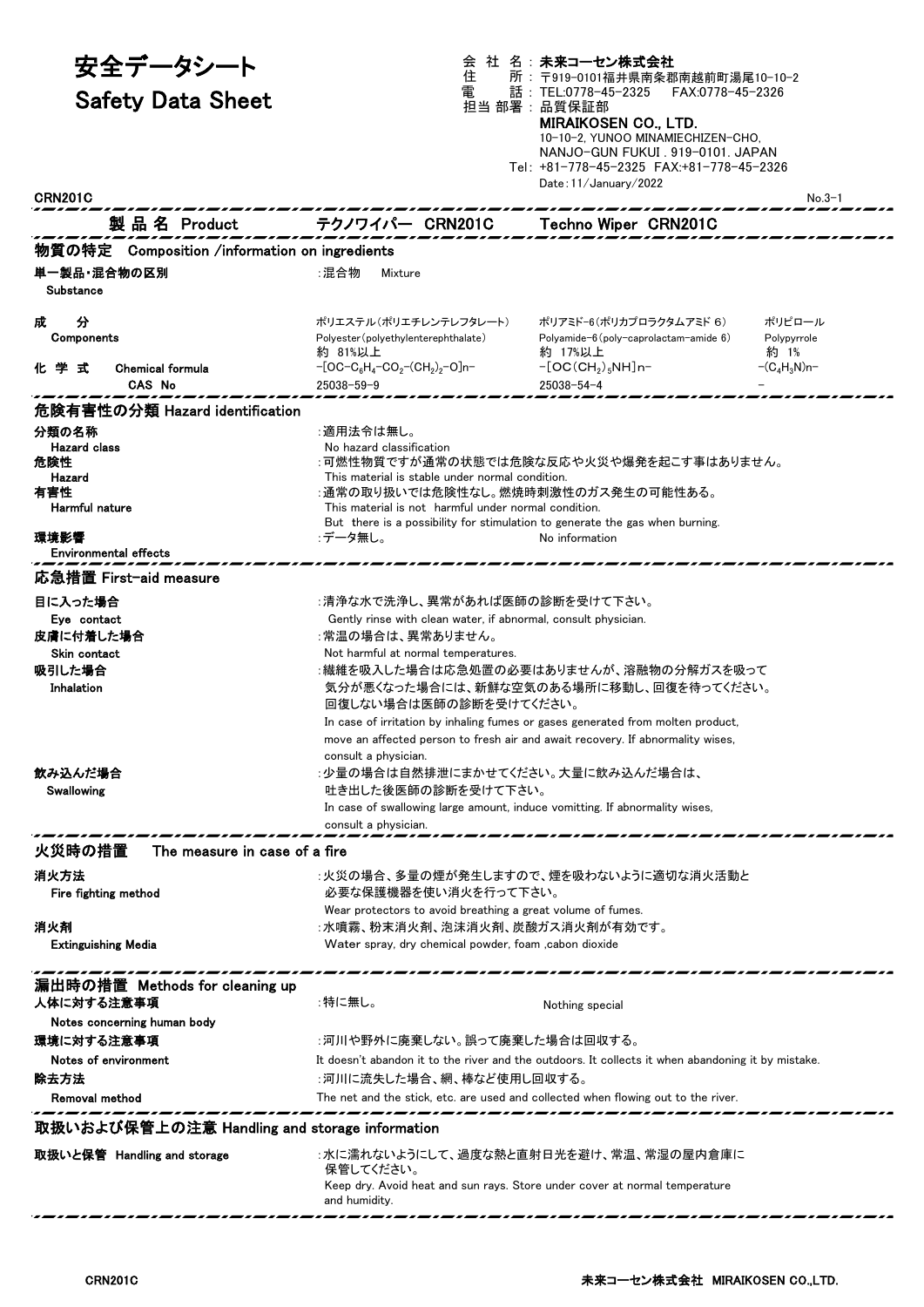| <b>CRN201C</b>                                |                                                      |                         | $No.3-2$ |  |  |
|-----------------------------------------------|------------------------------------------------------|-------------------------|----------|--|--|
| 暴露防止措置<br>Exposure control                    |                                                      |                         |          |  |  |
| 管理濃度<br>Management concentration              | :データ無し。                                              | No information          |          |  |  |
| 許容濃度<br>Permission concentration              | :データ無し。                                              | No information          |          |  |  |
| 設備対策<br>Measure of equipment                  | :洗眼設備                                                | Eyewashing equipment    |          |  |  |
| 保護具                                           | :不要                                                  | None required           |          |  |  |
| <b>Protective device</b>                      |                                                      |                         |          |  |  |
| 物理および化学的性質 Physical and chemical properties   |                                                      |                         |          |  |  |
| 外観等                                           | :灰色の布、形状は原則としてハンカチ状またはテープ状。                          |                         |          |  |  |
| Appearance etc.                               | Gray cloth in the shapes of tapes and handkerchiefs. |                         |          |  |  |
| 沸点                                            | ∶無し。                                                 | None                    |          |  |  |
| <b>Boiling point</b><br>溶融点                   | :215 $\sim$ 225 $\degree$ C                          |                         |          |  |  |
| <b>Melting point</b>                          |                                                      |                         |          |  |  |
| 軟化点                                           | :データ無し。                                              | None                    |          |  |  |
| Softening point<br>揮発性                        | :データ無し。                                              | None                    |          |  |  |
| Volatility                                    |                                                      |                         |          |  |  |
| 蒸気圧                                           | :無し。(固体)                                             | None (solid)            |          |  |  |
| Vapor pressure<br>蒸気密度                        | :データ無し。                                              | None                    |          |  |  |
| Vapor density                                 |                                                      |                         |          |  |  |
| 比重<br>Specific gravity                        | :ポリエステル(Polyester) 1.38                              | ポリアミド-6(Polyamide) 1.14 |          |  |  |
| 粘性率                                           | :データ無し。                                              | None                    |          |  |  |
| Viscosity ratio<br>溶解度                        | :水に不溶性                                               | Insoluble in water      |          |  |  |
| Solubility in water                           |                                                      |                         |          |  |  |
| 危険性情報 Fire hazards                            |                                                      |                         |          |  |  |
| 安定性<br><b>Stability</b>                       | :安定                                                  | stability               |          |  |  |
| 危険有害反応可能性<br>Dangerous and harmful reactivity | :なし。                                                 | None                    |          |  |  |
| 危険有害な分解生成物<br>Harmful resolution product      | :データ無し。                                              | No deta                 |          |  |  |
| 有害情報<br><b>Toxicological information</b>      |                                                      |                         |          |  |  |
| 急性毒性<br><b>Acute toxicity</b>                 | :データ無し。                                              | No information          |          |  |  |
| 刺激性<br>Simulative                             | :データ無し。                                              | No information          |          |  |  |
| 変異原性<br>Mutagenic effects                     | :データ無し。                                              | No information          |          |  |  |
| 感作性<br>Sensitivity                            | :データ無し。                                              | No information          |          |  |  |
| 亜慢性毒性                                         | :データ無し。                                              | No information          |          |  |  |
| Sub-chronic toxicity                          |                                                      |                         |          |  |  |
| 環境影響情報<br><b>Ecological information</b>       |                                                      |                         |          |  |  |
| 分解性<br>Biodegradability                       | :生物易分解性では無い。                                         | Not biodegradable       |          |  |  |
| 蓄積性                                           | :データ無し。                                              | No information          |          |  |  |
| <b>Bio accumulation</b><br>魚毒性                | :データ無し。                                              | No information          |          |  |  |
| <b>Fish toxicity</b>                          |                                                      |                         |          |  |  |

廃棄上の注意 Disposal considerations

産業廃棄物、繊維屑に該当します、法令および地方自治体の条例に従い許可を受けた専門業者に委託する。 Comply with national, state or local regulations,and abandonment is consigned to a special trader who obtains permission.

輸送上の注意 Transport information

梱包および包装の破損の無いことを確認し、衝撃、転倒、落下、破損、水濡れなどの無いように充分注意して取り扱ってください。

Before shipment confirm the packaging is clean and undamaged. Avoid impact, overturning, dropping, water leakage or bursting.

,,,,,,,,,,,,,,,,,,,,,,,,,,,,,,,,

国連分類 おおし おおし おおし おおしない きょうきょう おおしない